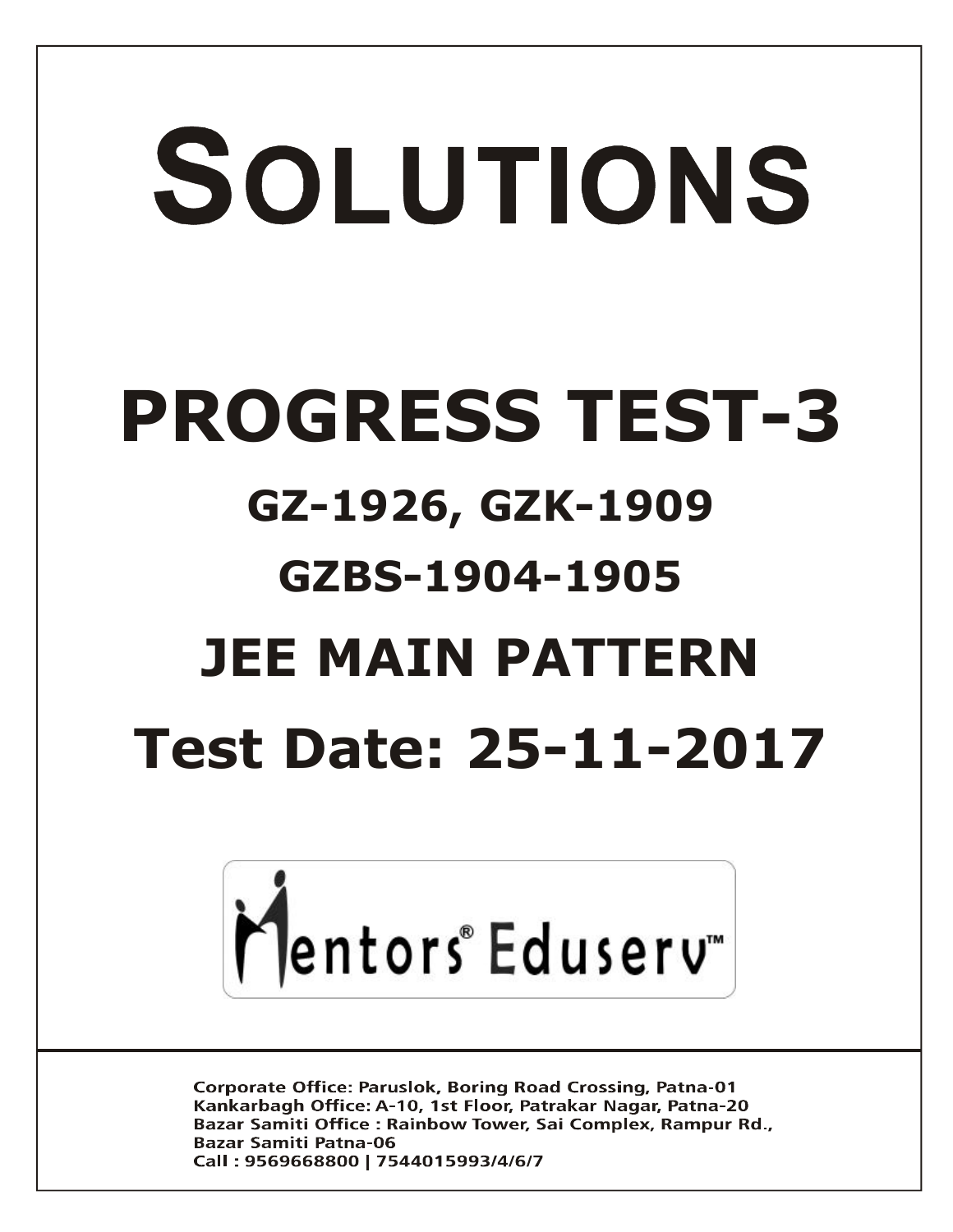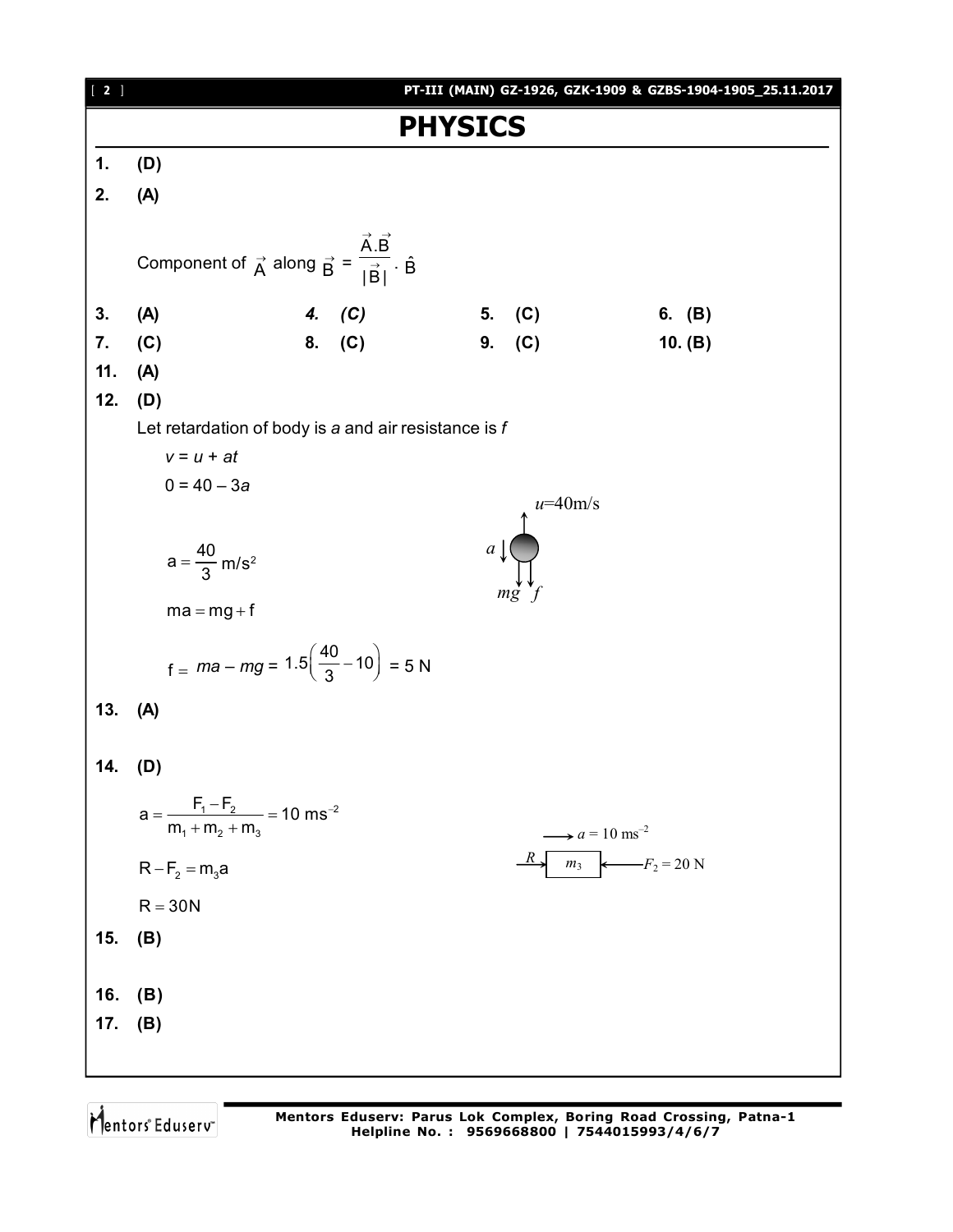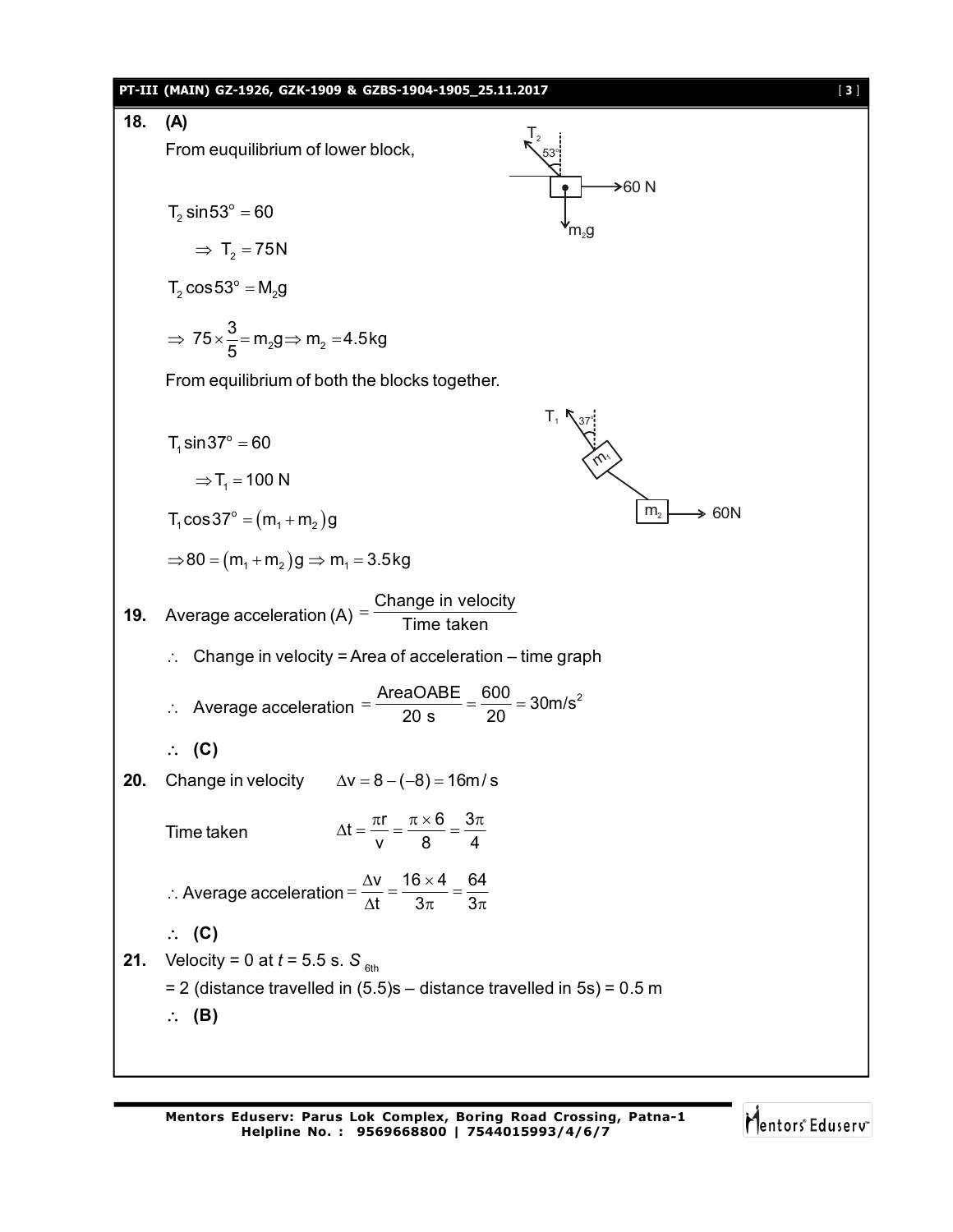| $4 \mid$<br>PT-III (MAIN) GZ-1926, GZK-1909 & GZBS-1904-1905_25.11.2017 |                                                                                                                    |                                                   |
|-------------------------------------------------------------------------|--------------------------------------------------------------------------------------------------------------------|---------------------------------------------------|
| 22.                                                                     | $a_1t_1 = a_2t_2$<br>$\ldots$ (i)                                                                                  |                                                   |
|                                                                         |                                                                                                                    |                                                   |
|                                                                         | $\frac{1}{2}(t_1+t_2)a_1t_1 = 4$ (ii)                                                                              | velocity                                          |
|                                                                         | $\ldots$ (iii)<br>$t_1 + t_2 = 4$                                                                                  | $\boldsymbol{\cdot} \boldsymbol{x}$               |
|                                                                         | $rac{1}{a_1} + \frac{1}{a_2} = 2$                                                                                  | t <sub>2</sub><br>$t_1$<br>$time \longrightarrow$ |
|                                                                         | $\therefore$ (B)                                                                                                   |                                                   |
| 23.                                                                     | (B)                                                                                                                |                                                   |
|                                                                         | <b>24.</b> $x^2 + y^2 = I^2 \implies 2x \frac{dx}{dt} + 2y \frac{dy}{dt} = 0 \implies -xv_A + yv_B = 0$            |                                                   |
|                                                                         |                                                                                                                    | $\overline{B}$                                    |
|                                                                         | $\therefore$ $v_B = \frac{v_A}{\tan \alpha} = 10\sqrt{3} = 17.3 \text{ m/s}$                                       | $\alpha$                                          |
|                                                                         | $\therefore$ (D)                                                                                                   |                                                   |
|                                                                         | <b>25.</b> $a = \frac{dv}{dt} = 6t + 5$ ; $v = \int_{0}^{t} (6t + 5) dt = 3t^2 + 5t$ ; $\frac{ds}{dt} = 3t^2 + 5t$ |                                                   |
|                                                                         | $s = t^3 + \frac{5t^2}{2};$                                                                                        | $(s)_{t=1s} = 3.5 \text{ m}$                      |
|                                                                         | $\therefore$ (B)                                                                                                   |                                                   |
| 26.                                                                     | (A)                                                                                                                |                                                   |
| 27.                                                                     | $8 = 0 + a\left(2 - \frac{1}{2}\right)$                                                                            | (1)                                               |
|                                                                         | $S_5 = 0 + a\left(5 - \frac{1}{2}\right)$                                                                          | $(2)$                                             |
|                                                                         | Dividing equation (2) by (1)                                                                                       |                                                   |
|                                                                         | We get, $S_5 = 24$ m.                                                                                              |                                                   |
|                                                                         | $\therefore$ (B)                                                                                                   |                                                   |
|                                                                         |                                                                                                                    |                                                   |
|                                                                         |                                                                                                                    |                                                   |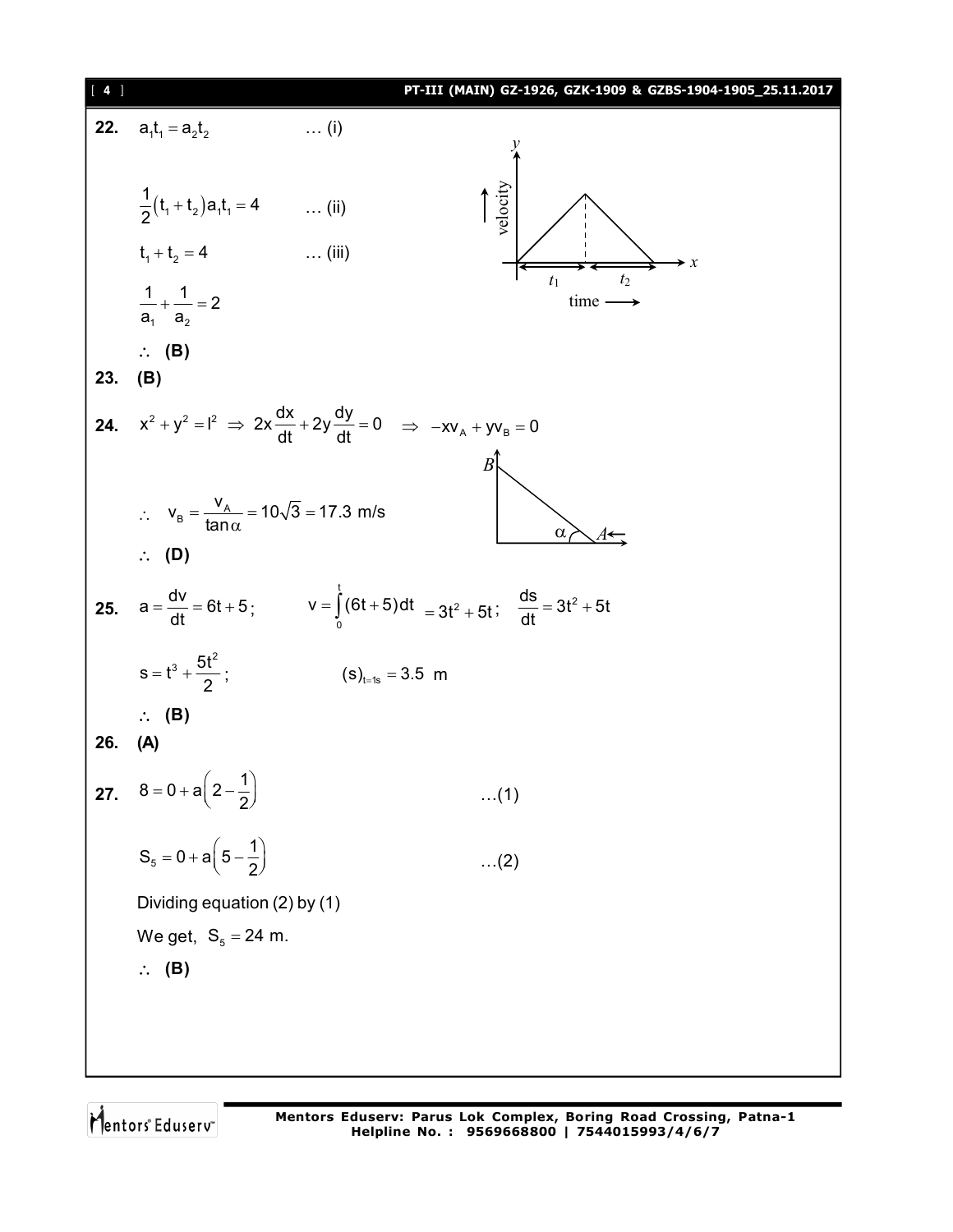## **PT-III (MAIN) GZ-1926, GZK-1909 & GZBS-1904-1905\_25.11.2017** [ **5** ] **28.**  $x^2 = 1 + t^2$  $2x \frac{dx}{dt} = 2t \Rightarrow \frac{dx}{dt} = \frac{t}{t}$  $\frac{dx}{dt} = 2t \Rightarrow \frac{dx}{dt} = \frac{1}{x}$  :  $2v \times Hv/dt + 1 + 2$ 2  $v^2$   $v^{3}$  $d^2x \quad x - t dx/dt \quad 1 \quad t^2$  $dt^2$  x<sup>2</sup> x x<sup>3</sup>  $=\frac{x-t dx/dt}{2}=\frac{1}{2}$  **(C) 29. (D) 30. (D) CHEMISTRY 31. (D)**  $\begin{bmatrix} - & - & \cdots & - & 3.29 \times 10^{10} & \text{Hz} \end{bmatrix}$ <br> $\begin{bmatrix} 2 & 0 & 0 \\ 0 & 2 & 0 \\ 0 & 0 & 0 \end{bmatrix}$  $15 \square$   $\rightarrow$   $2$  $1^2$   $1^2$  $K\left|\frac{1}{n_{r2}}-\frac{1}{n_{r2}}\right| \cdot K = (3.29 \times 10^{15} Hz)z^{2}$  $1 \quad 1$  $v = K \left[ \frac{1}{n_{12}} - \frac{1}{n_{22}} \right] \cdot K = (3.29 \times 1)$ (A)  $\frac{1}{2^2} - \frac{1}{5^2} = \frac{21}{100}$  $\frac{1}{2^2} - \frac{1}{5^2} = \frac{24}{100}$ (B)  $\frac{1}{2^2} - \frac{1}{3^2} = \frac{5}{36}$  $\frac{1}{2^2} - \frac{1}{3^2} = \frac{5}{36}$ (C)  $\frac{1}{2^2} - \frac{1}{42} = \frac{3}{16}$  $\frac{1}{2^2} - \frac{1}{42} = \frac{6}{16}$ (D)  $\frac{1}{1^2} - \frac{1}{3^2} = \frac{8}{9}$  (highest) **32. (D)**  $\left[\frac{1}{n_1^2} - \frac{1}{n_2^2}\right]$  $\frac{1}{\lambda}$  = Rz<sup>2</sup>  $\frac{1}{n_1^2}$  -  $\frac{1}{n_2^2}$  $\frac{1}{\lambda}$  = Rz<sup>2</sup> $\left[ \frac{1}{n_1^2} - \frac{1}{n_2^2} \right]$  $\frac{1}{\lambda} = R \times 1^2 \left[ \frac{1}{1^2} - \frac{1}{2^2} \right]$  $\frac{1}{\lambda}$  = R × 1<sup>2</sup>  $\left[\frac{1}{1^2} - \frac{1}{2^2}\right]$ 2  $rac{1}{\lambda}$  = R  $\times \frac{3^2}{3^2}$   $\frac{1}{1^2}$  -  $\frac{1}{2^2}$  $\frac{1}{\lambda}$  = R  $\times \frac{3^2}{3^2} \left[ \frac{1}{1^2} - \frac{1}{2^2} \right]$  $rac{1}{\lambda}$  = R3<sup>2</sup>  $rac{1}{3^2}$  -  $rac{1}{6^2}$  $\frac{1}{\lambda}$  = R3<sup>2</sup>  $\left[\frac{1}{3^2} - \frac{1}{6^2}\right]$ Required Transition  $6 \rightarrow 3$  for Li $^{**}$ .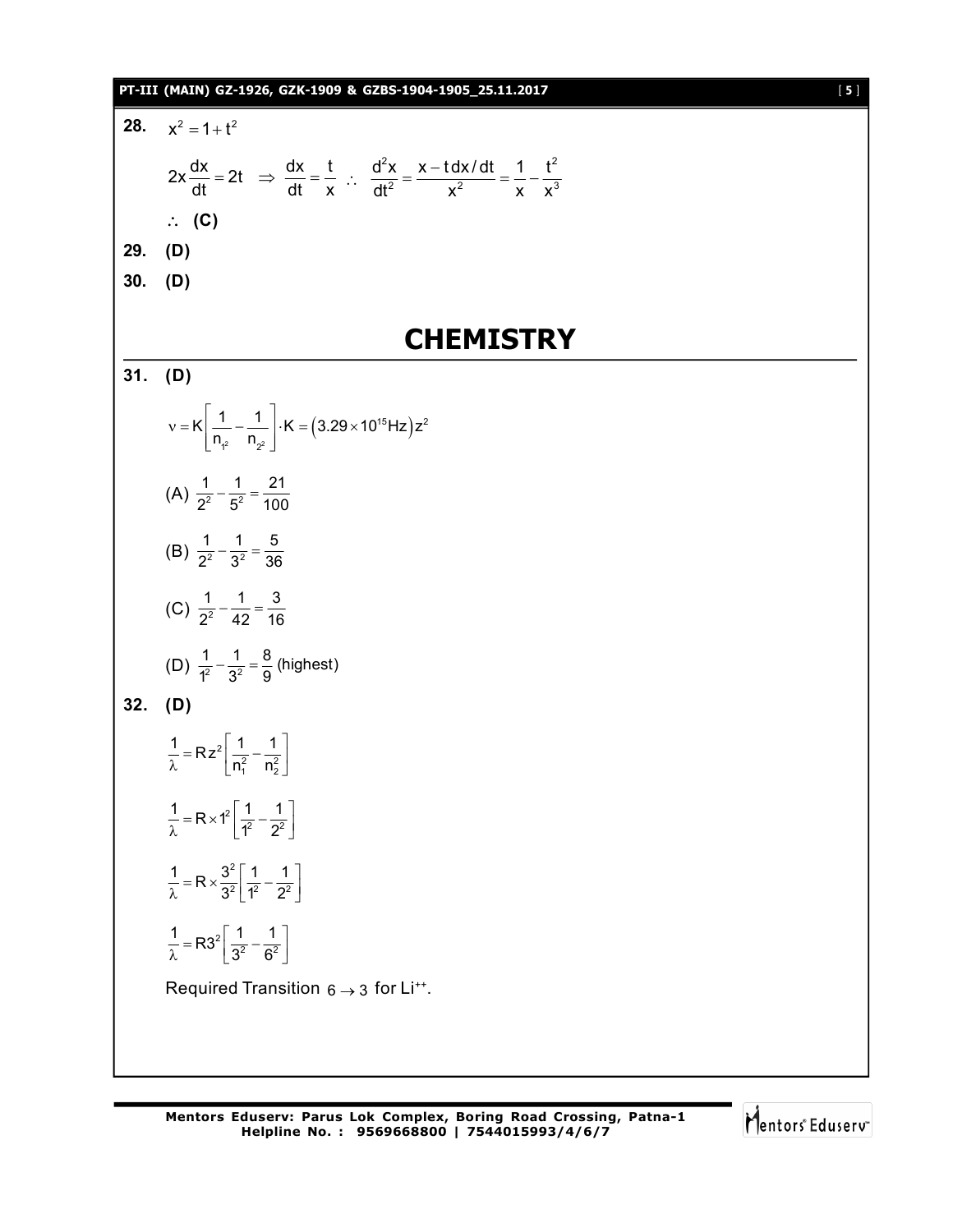| [6]       | PT-III (MAIN) GZ-1926, GZK-1909 & GZBS-1904-1905_25.11.2017                                                                                                                                 |
|-----------|---------------------------------------------------------------------------------------------------------------------------------------------------------------------------------------------|
|           | 33. $(C)$                                                                                                                                                                                   |
|           | $\lambda = \frac{h}{mv}$ $\lambda = \frac{h}{\sqrt{2mKF}}$                                                                                                                                  |
|           | $\lambda_{\text{req}} = \frac{h}{\sqrt{2m9(\text{KE})}} = \frac{1}{3} \frac{\lambda}{\sqrt{2m(\text{KE})}} = \frac{\lambda}{3}$                                                             |
| 34.       | (B)                                                                                                                                                                                         |
|           | $\triangle$ xm $\triangle$ V $\geq \frac{h}{4\pi}$                                                                                                                                          |
|           | $\Delta V = \frac{h}{4\pi \times m \times \Delta x} = \frac{6.63 \times 10^{-34}}{4 \times 3.14 \times 1.1 \times 10^{-27} \times 3 \times 10^{-12}} = 1.6 \times 10^4 m/s$                 |
| $35.$ (D) |                                                                                                                                                                                             |
|           | $\Delta P = \frac{h}{4\pi\Delta x}$                                                                                                                                                         |
|           | $\Delta x \longrightarrow 0$ than $\Delta P \longrightarrow \infty$                                                                                                                         |
| 36.       | (B)                                                                                                                                                                                         |
|           | $\Delta\mathsf{x}=\lambda$                                                                                                                                                                  |
|           | $\lambda \Delta P = \frac{h}{4\pi}$                                                                                                                                                         |
|           | $\frac{h}{mv}$ × m $\Delta V = \frac{h}{4\pi}$                                                                                                                                              |
|           | $\frac{\Delta V}{V} = \frac{1}{4\pi}$                                                                                                                                                       |
|           | $\% \frac{\Delta V}{V} = \frac{1}{4\pi} \times 100 = \frac{25}{\pi} \approx 8$                                                                                                              |
| 37.       | (A)                                                                                                                                                                                         |
|           | s-orbital is non-directional it does not depends on $\theta$ , $\phi$ angular function $n = 2$ , $\ell = 1$ , m = 0 indicate<br>$p_z$ orbital which is directional have angular dependence. |
| 38.       | (D)                                                                                                                                                                                         |
|           | $-1.6 \times 10^{-19}$ and $-4.0 \times 10^{-19}$                                                                                                                                           |
|           | has highest common factor $-8 \times 10^{-19}$ coulomb                                                                                                                                      |
|           | So electronic charge is $-0.8 \times 10^{-19}$ C                                                                                                                                            |
|           |                                                                                                                                                                                             |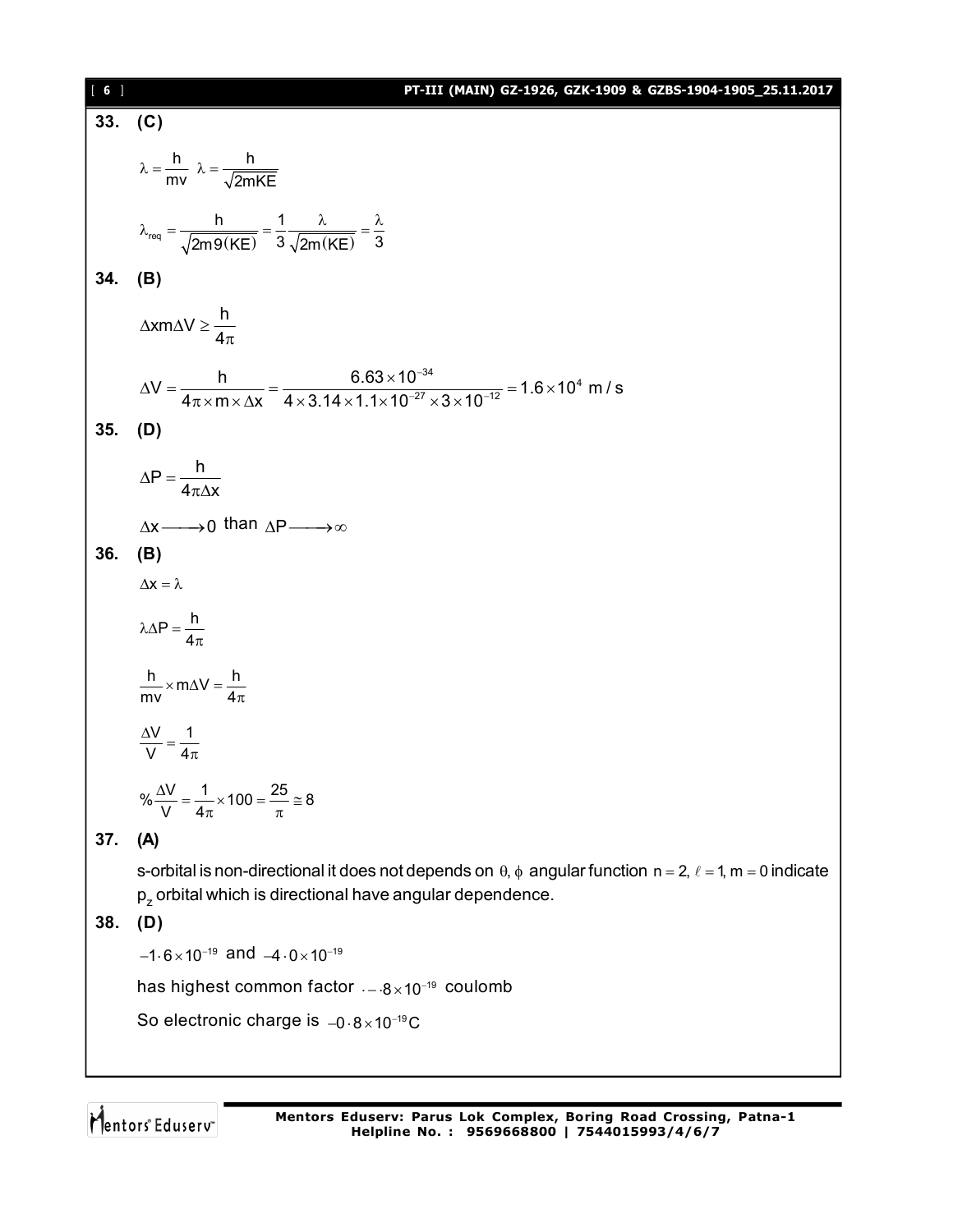## **PT-III (MAIN) GZ-1926, GZK-1909 & GZBS-1904-1905\_25.11.2017** [ **7** ]

39. (B)  
\nKE<sub>1</sub> = hv<sub>1</sub> - hv<sub>0</sub>  
\nKE<sub>2</sub> = hv<sub>2</sub> - hv<sub>0</sub>  
\n
$$
\frac{1}{K} = \frac{v_1 - v_0}{v_2 - v_0}
$$
  
\n $v_2 - v_0 = kv_1 - kv_0$   
\n(k-1)v<sub>0</sub> = kv<sub>1</sub> - v<sub>2</sub>  
\n $v_0 = \frac{kv_1 - v_2}{k - 1}$   
\n40. (B)  
\n $\frac{hc}{\lambda} = \frac{hc}{\lambda_1} + \frac{hc}{\lambda_2}$   
\n $\frac{1}{\lambda} = \frac{\lambda_1 + \lambda_2}{\lambda_1 + \lambda_2}$   
\n $\lambda = \frac{\lambda_1 \lambda_2}{\lambda_1 + \lambda_2}$   
\n41. (B)  
\nLet  $n_{p_2 0_{10}} = x$   
\n $n_{p_4 0_6} = y$   
\nBy POAC on P  
\n $4 \times \frac{31}{124} = 4x + 4y$  ... (i)  
\nBy POAC on Q  
\n $2 \times 1 = 10 \times x + 6y$  ... (ii)  
\nOn solving (i) & (ii)  
\n $x = 1/8$   
\n $\therefore$  Mass of P<sub>4</sub>O<sub>10</sub> =  $\frac{1}{8} \times 284 g = 35.5 g$   
\n $\therefore$  Mass of P<sub>4</sub>O<sub>6</sub> =  $\frac{1}{8} \times 220 g = 27.5 g$ 

Mentors<sup>e</sup> Eduserv<sup>-</sup>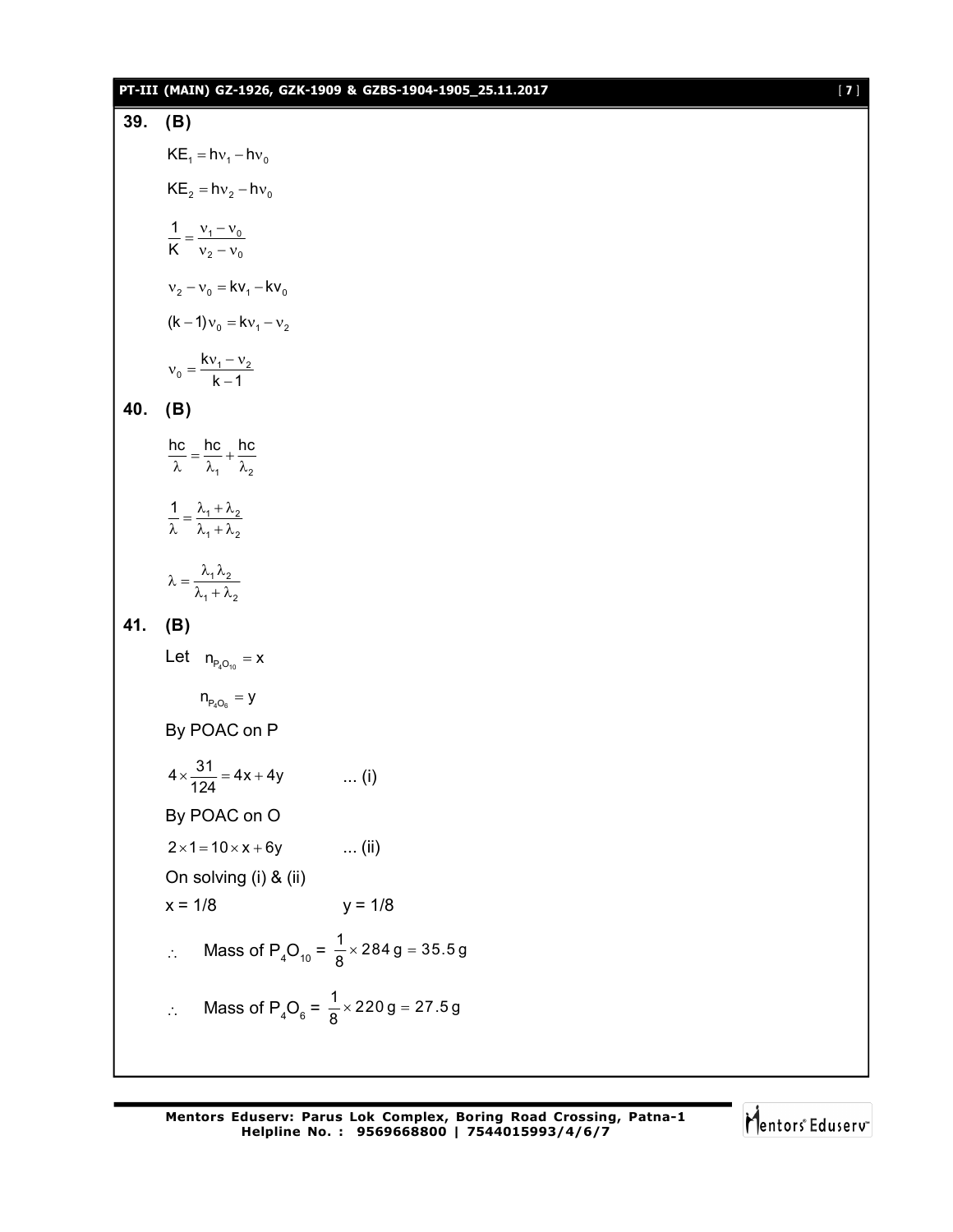| [ 8 ] | PT-III (MAIN) GZ-1926, GZK-1909 & GZBS-1904-1905_25.11.2017                                |
|-------|--------------------------------------------------------------------------------------------|
| 42.   | (A)                                                                                        |
|       | Moles of AgCl = $\frac{14.35}{143.5}$ = 0.1 = Moles of Ag                                  |
|       | Mass of Ag = $0.1 \times 108$ g = 10.8 g<br>$\therefore$                                   |
|       | %Ag = $\frac{10.8}{21.6}$ × 100 = 50%                                                      |
| 43.   | (A)                                                                                        |
|       | $0.5 = \frac{0.4 \times V \times 2 + 50 \times 0.3}{50 + V}$                               |
|       | $V = 33.33$ ml                                                                             |
| 44.   | (C)                                                                                        |
|       | $120 + 1000 = 1120$ g solution                                                             |
|       | density = $1.15$ g/ml                                                                      |
|       | volume = $\frac{1120}{115}$ = 973.91ml                                                     |
|       | $M = \frac{2 \times 1000}{973.91} = 2.05M$                                                 |
| 45.   | (A)                                                                                        |
|       | $\frac{750\times0.5+250\times2}{750+250}=0.875M$                                           |
| 46.   | (D)                                                                                        |
|       | m.mole before addition = $50 \times 0.06$                                                  |
|       | m.mole after addition = $50 \times 0.042$                                                  |
|       | milimole CH <sub>3</sub> COOH absorbed = $50(0.06 - 0.042)$                                |
|       | mass = $\frac{50}{1000}(0.06-0.042)\times 60$                                              |
|       | mass absorbed per gram = $\frac{50[0.06 - 0.042] \times 60}{1000 \times 3}$ = 0.018 = 18mg |
| 47.   | (D)                                                                                        |
|       | %Br = $\frac{80}{188} \times \frac{W_{\text{AgBr}}}{W_{\text{sample}}} \times 100$         |
|       | $=\frac{80}{188}\times\frac{141}{250}\times 100=24$                                        |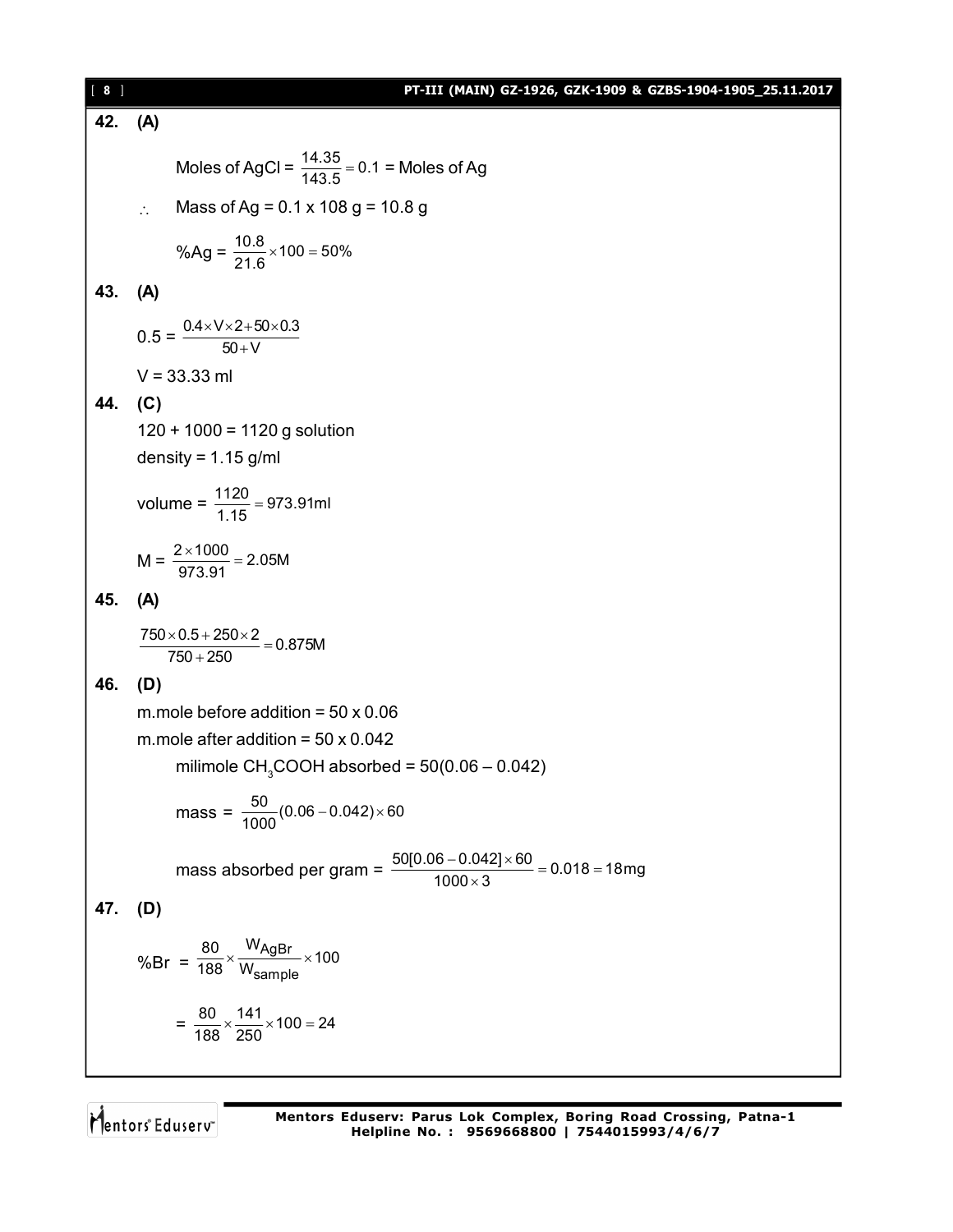## **PT-III (MAIN) GZ-1926, GZK-1909 & GZBS-1904-1905\_25.11.2017** [ **9** ]

48. (C)  
\n4PH<sub>3</sub> → P<sub>4</sub> + 6H<sub>2</sub>  
\n100ml 
$$
\frac{1}{4} \times 100 \cdot \frac{6}{4} \times 100
$$
  
\n25ml 150ml  
\nVol of gases (Product) = 175  
\nChange in Volume = 175 – 100 = + 75 ml.  
\n49. (A)  
\nCaC<sub>2</sub> + 2H<sub>2</sub>O → Ca(OH)<sub>2</sub> + C<sub>2</sub>H<sub>2</sub>  
\n64 kg 1 K mole  
\n $\frac{64}{64}K$  mole  
\nC<sub>2</sub>H<sub>2</sub> + H<sub>2</sub> → C<sub>2</sub>H<sub>4</sub>  
\n1 K mole 1 K mole  
\nnC<sub>2</sub>H<sub>4</sub> → (C<sub>2</sub>H<sub>4</sub>)  
\n1 K mole  $\frac{1}{n}K$  mole × 28n  
\nmass =  $\frac{1}{n} \times 28n$  Kg = 28Kg  
\n50. (A)  
\nMolecular wt. =  $\frac{4 \times 24 \times 100}{0.096} = 100000$   
\n51. (D)  
\n1 L H<sub>2</sub>O = 1000 g H<sub>2</sub>O  
\nNo. of mole of H<sub>2</sub>O =  $\frac{1000}{18} = 55.55$   
\nNo. of H<sub>2</sub>O molecule = 55.55N<sub>A</sub>  
\n52. (B)  
\n1× n<sub>CO2</sub> = 6×n<sub>K4</sub>[Fe(CN)<sub>6</sub>]  
\n $\therefore$  n<sub>K\_4</sub>[Fe(CN)<sub>6</sub>] =  $\frac{1}{6}$   
\n53. (D)  
\n $\frac{100 \times 2}{M_{\text{acid}} + 107 \times 2} = \frac{27}{108}$ 

Mentors<sup>e</sup> Eduserv<sup>-</sup>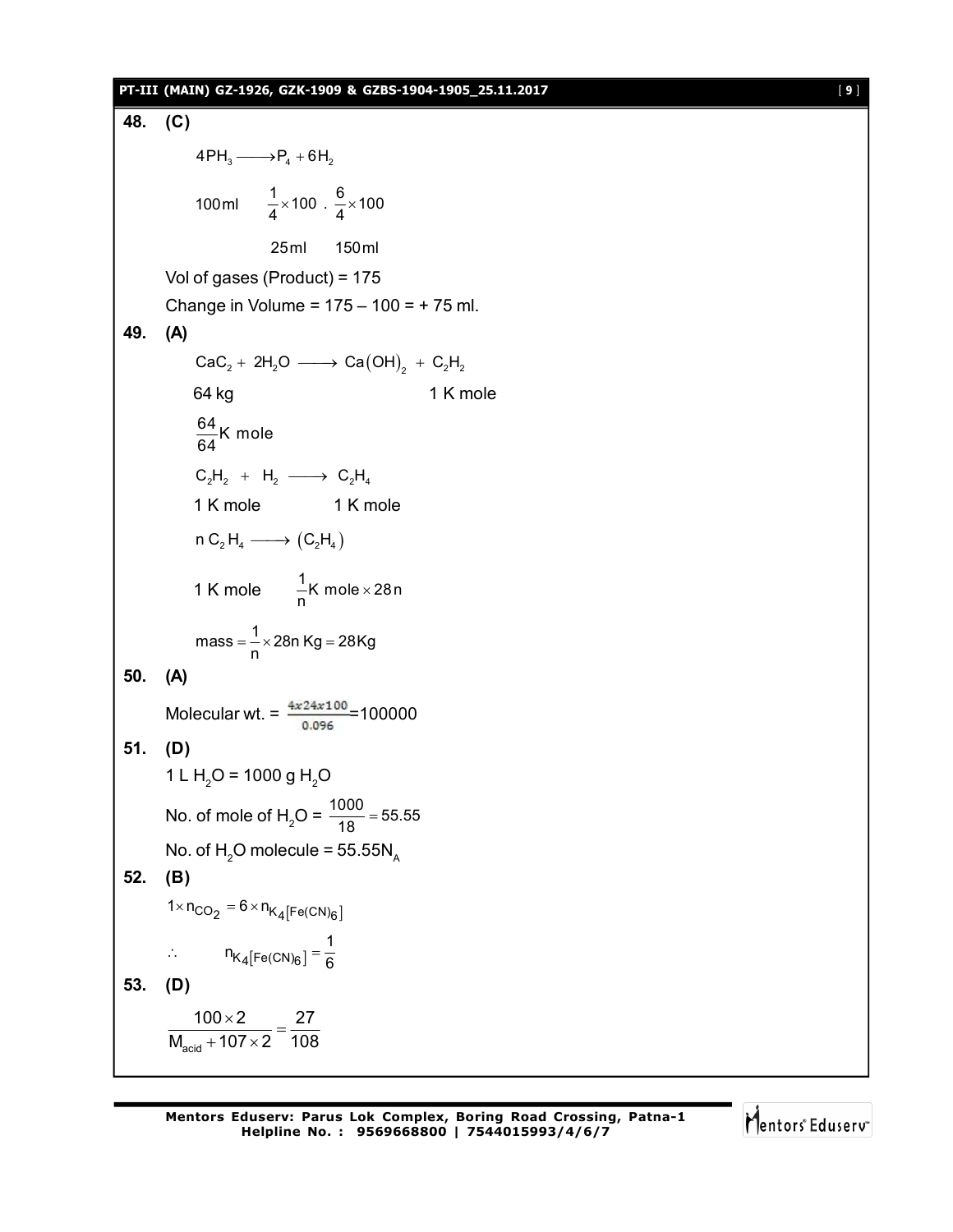$M<sub>acid</sub> + 214 = 800$  $M<sub>acid</sub> = 586 g$ **54. (A)** Let the mixture of  $O^{17}$  and  $O^{18}$  has at wt =M  $\frac{90 \times 16 + M \times 10}{100} = 16.12$ 100  $\frac{\times 16 + M \times 10}{100}$  = 16.12 M = 17.2  $((\%O^{17} \times 17) + (100 - \%O^{17} \times 18)) / 100 - 17.2$  %O<sup>17</sup> is 80 In scale of 10 ans is 8% **55. (B)**  $_{\rm p}$  –  $_{\rm v}$  –  $_{\rm e}$  $e^{A}$   $\mathbf{m}_{\mathbf{p}}$   $\mathbf{v}$   $\mathbf{v}$   $\mathbf{v}$   $\mathbf{v}$  $\frac{h}{m} = \frac{h}{m} = \frac{h}{1848 \text{ N}} [m_{\text{n}} = 1840 \text{ m}_{\text{e}}]$  $m_{\rm e}$ x  $m_{\rm n}$ V 1840 $m_{\rm e}$ V  $\lambda = \frac{11}{100} = \frac{11}{100} = \frac{11}{100} = \frac{11}{100}$  [m<sub>p</sub> = 1 Hence,  $V = \frac{X}{12}$ 1840  $=$ **56. (D) 57. (C)**  $\frac{hc}{\hat{}}$  = 1+ $\phi$  $\frac{1}{\lambda}$  = 1+  $\phi$  ............. (1)  $3 \times \frac{hc}{\hat{ }} = 4 + \phi$ .  $\frac{1}{\lambda}$  = 4 +  $\phi$  ..........(2) from eq. (1) and (2)  $\phi = 0.5$ eV **58. (C)** hc 5  $\lambda_i = \frac{1}{2}$  $i = \frac{1}{50}$ ;  $\lambda_e$ h  $2\times 4$  $\phi$ m  $\lambda_{_{\bf e}} = \times$ 4фп e C |8m 5  $\frac{\lambda_i}{\lambda_i} =$  $\lambda_e$  5  $\sqrt{\phi}$ *i* **59. (B) 60. (D)**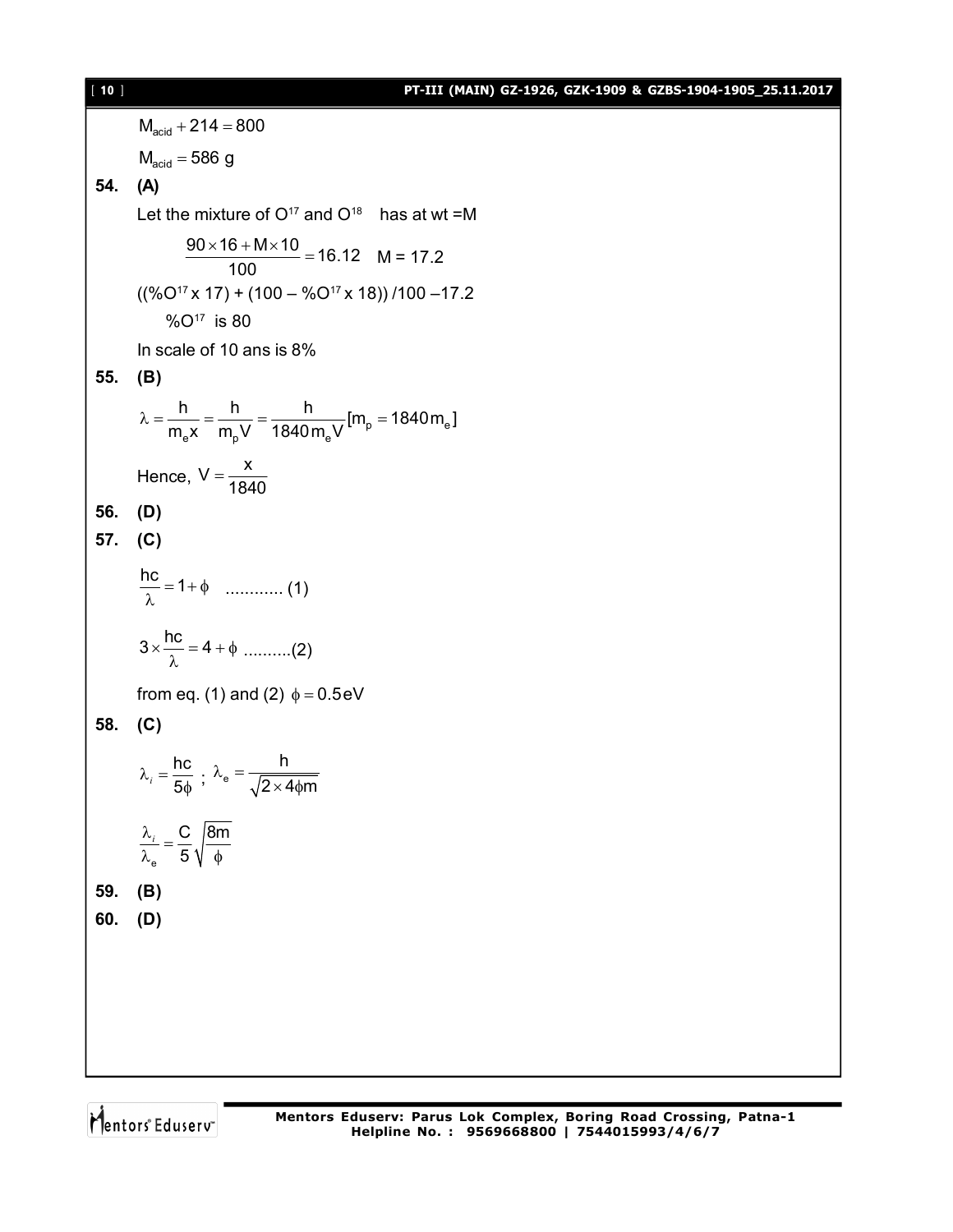**PT-III (MAIN) GZ-1926, GZK-1909 & GZBS-1904-1905\_25.11.2017** [ **11** ]

# **MATHEMATICS**

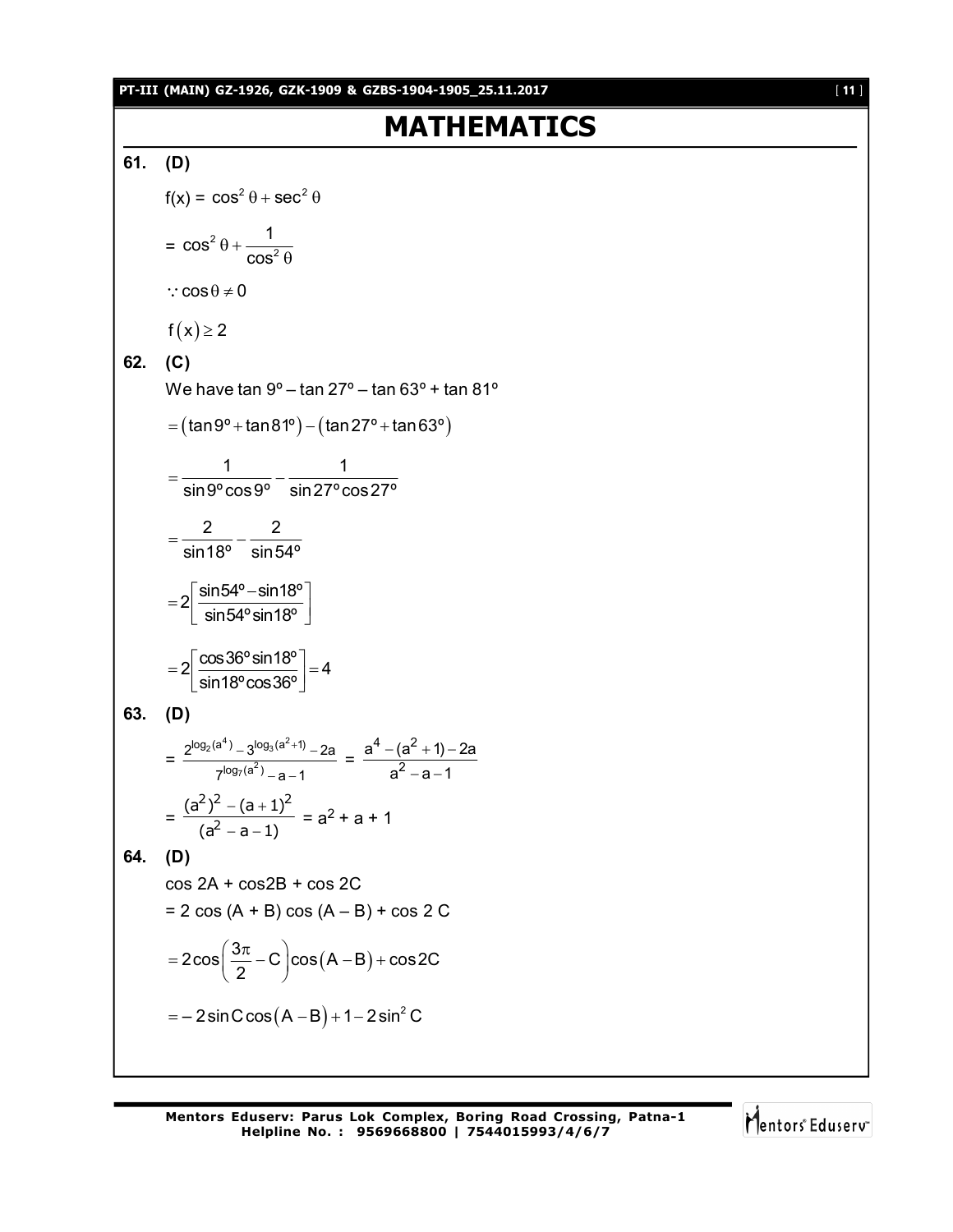| $[12]$ | PT-III (MAIN) GZ-1926, GZK-1909 & GZBS-1904-1905_25.11.2017                                        |
|--------|----------------------------------------------------------------------------------------------------|
|        | $= 1-2\sin C(\cos(A-B)+\sin C)$                                                                    |
|        | $= 1 - 2 \sin C \{ \cos (A - B) + \sin [3\pi/2 - (A + B)] \}$                                      |
|        | $= 1-2\sin C \left[\cos(A-B)-\cos(A+B)\right]$                                                     |
| 65.    | $= 1 - 4 \sin A \sin B \sin C$<br>(C)                                                              |
|        | We have $\cos^2 A + \cos^2 B - (1 - \cos^2 C) = 0$                                                 |
|        | $\Rightarrow$ cos <sup>2</sup> A + cos <sup>2</sup> B – sin <sup>2</sup> C = 0                     |
|        | $\Rightarrow$ cos <sup>2</sup> A + cos(B + C)cos(B - C) = 0                                        |
|        | $\Rightarrow$ 2 cos A cos B cos C = 0<br>$\Rightarrow$ Either A or B or C is 90°                   |
| 66.    | (B)                                                                                                |
|        | $(x - 2y)\sqrt{2} = (x - 2y) + (x - y - 1)\sqrt{6}$                                                |
|        | $\Rightarrow$ $(x - 2y)(\sqrt{2} - 1) = (x - y - 1)\sqrt{6}$                                       |
| 67.    | $\Rightarrow$ x - 2y = 0 & x - y - 1 = 0 $\Rightarrow$ y = 1, x = 2<br>(B)                         |
|        | Let ratio be $\lambda$ :1 $\Rightarrow \frac{6\lambda-3}{\lambda+1} = 0$ , $\lambda = \frac{1}{2}$ |
| 68.    | (C)                                                                                                |
|        | $\sqrt{x^2} =  x $ : $x < 0 \Rightarrow  x  = -x$                                                  |
|        | $\Rightarrow \sqrt{\log_{10}(-x)} = \log_{10} \sqrt{(-x)^2}$                                       |
|        | $\Rightarrow \sqrt{\log_{10}(-x)} = \log_{10}(-x)$                                                 |
|        | $\Rightarrow$ log <sub>10</sub> (-x) = (log <sub>10</sub> (-x)) <sup>2</sup>                       |
|        | $\Rightarrow$ log <sub>10</sub> (-x) (log <sub>10</sub> (-x) - 1) = 0                              |
|        | $\Rightarrow$ log <sub>10</sub> (-x) = 0 or log <sub>10</sub> (-x) = 1                             |
|        |                                                                                                    |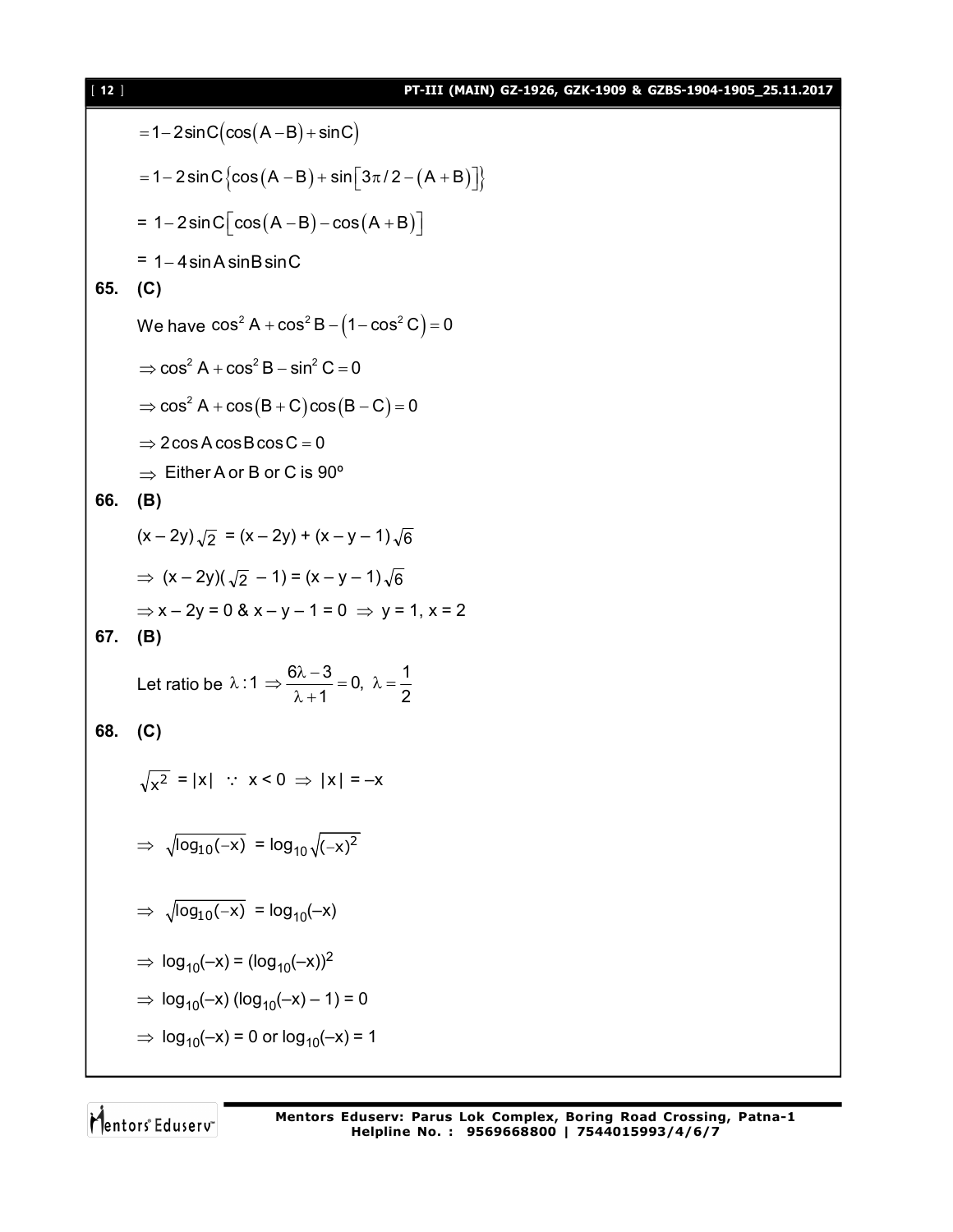|     | PT-III (MAIN) GZ-1926, GZK-1909 & GZBS-1904-1905_25.11.2017                                                                                                 | $[13]$ |
|-----|-------------------------------------------------------------------------------------------------------------------------------------------------------------|--------|
|     | :. $(-x) = 1$ or $(-x) = 10 \Rightarrow x = -1$ or $x = -10$                                                                                                |        |
|     | number of real solution is exactly 2.                                                                                                                       |        |
| 69. | (A)                                                                                                                                                         |        |
|     | Let $P$ is $(h, k)$                                                                                                                                         |        |
|     | then $ h - 2  +  k - 3  = 1$                                                                                                                                |        |
|     | $\Rightarrow$ $ x-2 + y-3 =1$                                                                                                                               |        |
|     | which is a square having centre at (2, 3).                                                                                                                  |        |
| 70. | (B)                                                                                                                                                         |        |
|     | Given that, $sin2\theta = k$                                                                                                                                |        |
|     | $\frac{\tan^3\theta}{(1+\tan^2\theta)}+\frac{\cot^3\theta}{(1+\cot^2\theta)}$                                                                               |        |
|     |                                                                                                                                                             |        |
|     | $=\frac{\sin^3\theta}{\cos^3\theta}\cos^2\theta+\frac{\cos^3\theta}{\sin^3\theta}\sin^2\theta$                                                              |        |
|     | $=\frac{2(\sin^4\theta+\cos^4\theta)}{2(\sin\theta\cos\theta)}$                                                                                             |        |
|     | $=\frac{2[(\sin^2\theta+\cos^2\theta)^2-2\sin^2\theta\cos^2\theta]}{\sin 2\theta}$                                                                          |        |
|     | $=\frac{2\left 1-\frac{1}{2}\sin^2 2\theta\right }{\sin 2\theta}=\frac{2-\sin^2 2\theta}{\sin 2\theta}=\frac{2-k^2}{k}$                                     |        |
| 71. | (B)                                                                                                                                                         |        |
|     | Given that,                                                                                                                                                 |        |
|     | $f(\theta) = \sin^2\theta + \sin^2\left(\theta + \frac{2\pi}{3}\right) + \sin^2\left(\theta + \frac{4\pi}{3}\right)$                                        |        |
|     | = 1 + sin <sup>2</sup> $\theta$ – [cos <sup>2</sup> $\left(\theta + \frac{2\pi}{3}\right)$ – sin <sup>2</sup> $\theta\left(\theta + \frac{\pi}{3}\right)$ ] |        |
|     | = 1 + sin <sup>2</sup> θ – cos (2θ + π) cos $\frac{\pi}{3}$                                                                                                 |        |
|     | $= 1 + \sin^2 \theta + \frac{\cos 2\theta}{2}$                                                                                                              |        |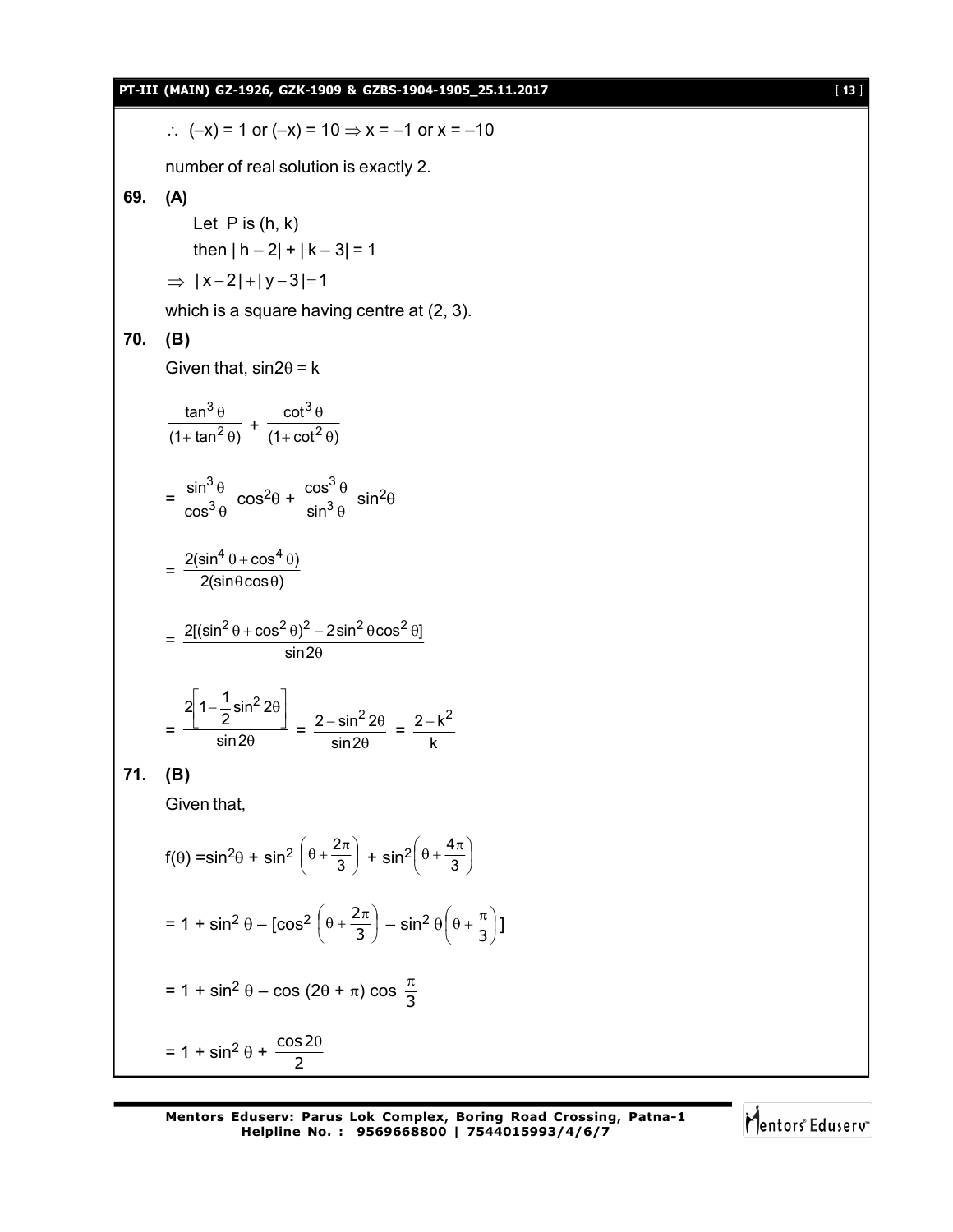## [ **14** ] **PT-III (MAIN) GZ-1926, GZK-1909 & GZBS-1904-1905\_25.11.2017**

$$
= 1 + \sin^2 \theta + \frac{1}{2} - \sin^2 \theta = \frac{3}{2}
$$
  
Hence,  $f\left(\frac{\pi}{15}\right) = \frac{3}{2}$   
72. (C)  
Sum of integers divisible by 2  
 $S_2 = \frac{50}{2} [2 + 100] = 25 \times 102 = 2550$   
Sum of integers divisible by 5  
 $S_5 = \frac{20}{2} [5 + 100] = 10 \times 105 = 1050$   
Sum of integers divisible by 2 & 5  
 $S_{2,5} = \frac{10}{2} [10 + 100] = 5 \times 110 = 550$   
required sum = 2550 + 1050 - 550 = 3050  
73. (B)  
3. A<sub>1</sub>, A<sub>2</sub>,..., A<sub>n</sub>, 54 are in AP with common difference d  
 $8 \frac{A_8}{A_{n-2}} = \frac{3}{5}$   
 $d = \frac{54 - 3}{n + 1} = \frac{51}{n + 1}$   
 $A_8 = 3 + 8d \& A_{n-2} = 3 + (n - 2)d$   
 $\frac{A_8}{A_{n-2}} = \frac{3 + 8d}{3 + (n - 2)d} = \frac{3}{5}$   
 $\Rightarrow \frac{3 + 8(\frac{51}{n + 1})}{3 + (n - 2)(\frac{51}{n + 1})} = \frac{3}{5}$   
 $\Rightarrow \frac{n + 1 + 136}{n + 1 + (n - 2)17} = \frac{3}{5}$   
 $\Rightarrow 5(n + 137) = 3 (18n - 33) \Rightarrow 784 = 49n$   
 $\Rightarrow n = \frac{784}{49} = \frac{112}{7} \Rightarrow n = 16$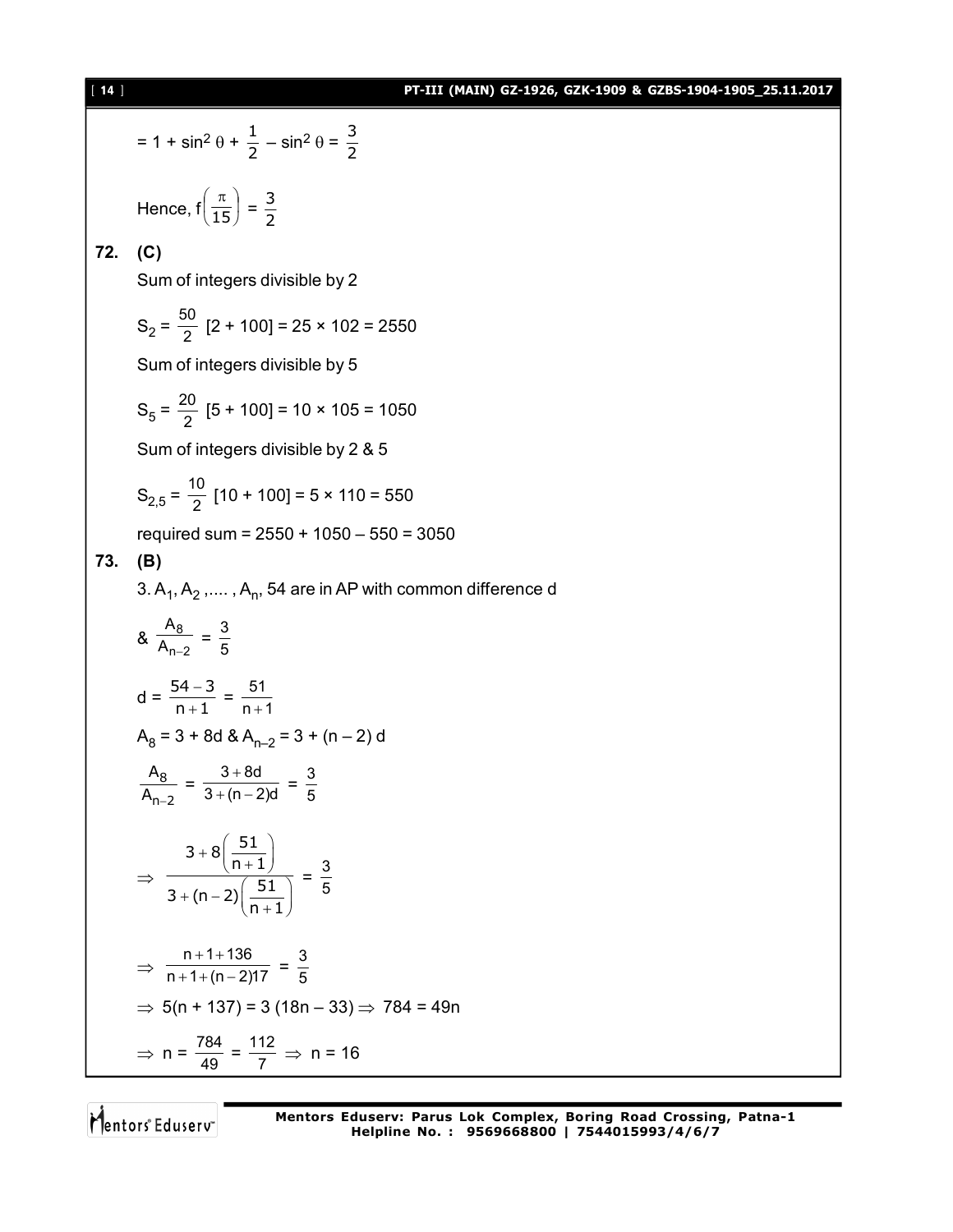### **PT-III (MAIN) GZ-1926, GZK-1909 & GZBS-1904-1905\_25.11.2017** [ **15** ]

**74. (D)**  $\frac{1}{2}a^2 = 72$ 2  $=$ (a, 2a)  $a = \pm 12$  (2a, a) Centroid = (16, 16) or (-16, -16) **75. (B)**  $A = \frac{a+b+c}{3}$ , G = (a b c)<sup>1/3</sup>, H = c 1 b 1 a 1 3  $+ - +$  $H=\frac{3(abc)}{ab+bc+ca}$  $+$  bc  $+$  $x^3 - (a + b + c) x^2 + (ab + bc + ca) x - abc = 0$  $\Rightarrow$  x<sup>3</sup> – 3Ax<sup>2</sup> + (3G<sup>3</sup>/H)x – G<sup>3</sup> = 0 **76. (B)**  $\frac{5-1}{2} = \frac{7-5}{2} \Rightarrow x = 11$  $8 - 2 \times -8$  $\frac{-1}{2} = \frac{7-5}{2} \Rightarrow x =$  $-2 \times -8$ **77. (C)**  $a^x = b^y = c^z = d^t = k$  (let)  $x \log a = \log k$ , y  $\log b = \log k$  $z \log c = \log k$ , t  $\log d = \log k$  $\therefore$  a, b, c, d in G.P.  $\Rightarrow$  log a, log b, log c, log d in A.P.  $\Rightarrow \frac{10}{x}$  $\frac{\log k}{x}$ ,  $\frac{\log k}{y}$  $\frac{\log k}{y}$ ,  $\frac{\log k}{z}$ logk<sub>,</sub>log<br>z,t  $\frac{\log k}{k}$  in A.P.  $\Rightarrow \frac{1}{x}$  $\frac{1}{\mathsf{x}},\frac{1}{\mathsf{y}}$  $\frac{1}{y}$ ,  $\frac{1}{z}$  $\frac{1}{z}$ ,  $\frac{1}{t}$  in A.P.  $\Rightarrow$  x, y, z, t in H.P. **78. (B)**  $log (-2x) = 2 log (x + 1)$  $-2x > 0$   $\Rightarrow x < 0$  ........(i)  $x + 1 > 0$   $\Rightarrow x > -1$  ........(ii) from (i) & (ii), we get  $x \in (-1, 0)$  $\therefore$  - 2x =  $(x + 1)^2$   $\Rightarrow$   $x^2 + 4x + 1 = 0$   $\Rightarrow$   $x = \frac{-4 \pm 2\sqrt{3}}{2}$ 2 so only one solution lies in (–1, 0)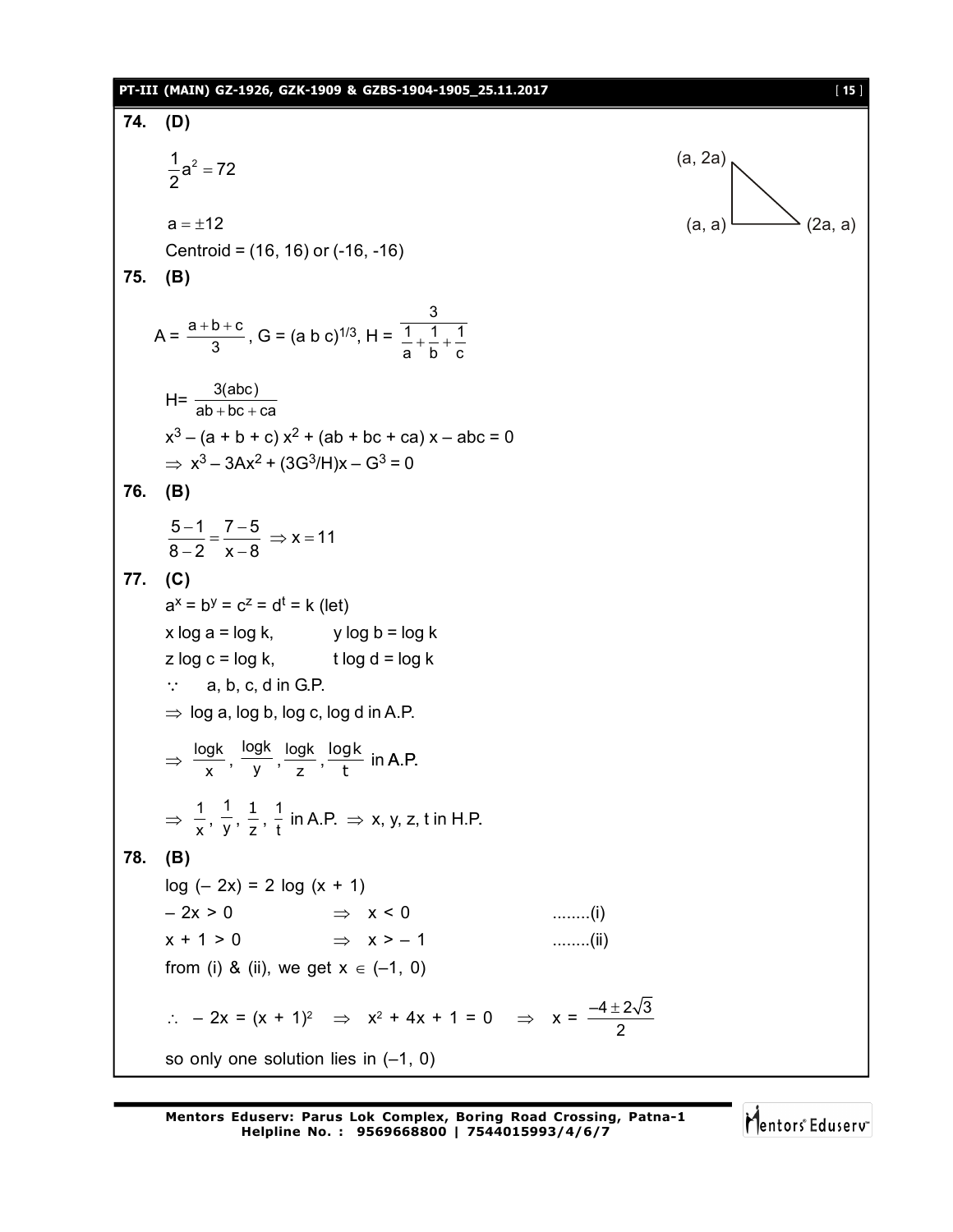| $[16]$ | PT-III (MAIN) GZ-1926, GZK-1909 & GZBS-1904-1905_25.11.2017                      |
|--------|----------------------------------------------------------------------------------|
| 79.    | (C) $log_1(x^2 + x + 1) > -1$                                                    |
|        | $\Rightarrow$ x <sup>2</sup> + x + 1 < 3                                         |
|        | $\Rightarrow$ $x^2 + x - 2 < 0$                                                  |
|        | $\Rightarrow$ (x + 2) (x - 1) < 0                                                |
|        | $\Rightarrow$ $x \in (-2, 1)$                                                    |
|        | 80. (C)                                                                          |
|        | (0, 3/2)<br>Co-ordinate of point $A\left(-\frac{1}{7},\frac{10}{7}\right)$       |
|        | Ar (ABC) = $\frac{1}{2} \times \frac{1}{2} \times \frac{1}{7} = \frac{1}{28}$    |
|        | 81. $(C)$                                                                        |
|        | Given that $T_m = AR^{m-1} = \frac{1}{n^2}$ and $T_n = AR^{n-1} = \frac{1}{m^2}$ |
|        | $\Rightarrow$ A <sup>2</sup> R <sup>m+n-2</sup> = $\frac{1}{m^2n^2}$             |
|        | $\Rightarrow$ AR $\frac{m+n}{2}$ -1 = $\frac{1}{mn}$                             |
|        | $\Rightarrow$ T <sub>m+n</sub> = $\frac{1}{2}$ mn.                               |
| 82.    | (D)                                                                              |
|        | Let d be the common difference                                                   |
|        | since $a_7 = 9$                                                                  |
|        | ∴ $a_1$ + 6d = 9                                                                 |
|        | Let D = $a_1a_2a_7$                                                              |
|        | $D = (9 - 6d) (9 - 5d) (9)$                                                      |
|        | $= 270 \left  \left( d - \frac{33}{20} \right)^2 - \frac{9}{400} \right $        |
|        | For least value of d.                                                            |
|        | $d - \frac{33}{20} = 0 \Rightarrow d = \frac{33}{20}$ .                          |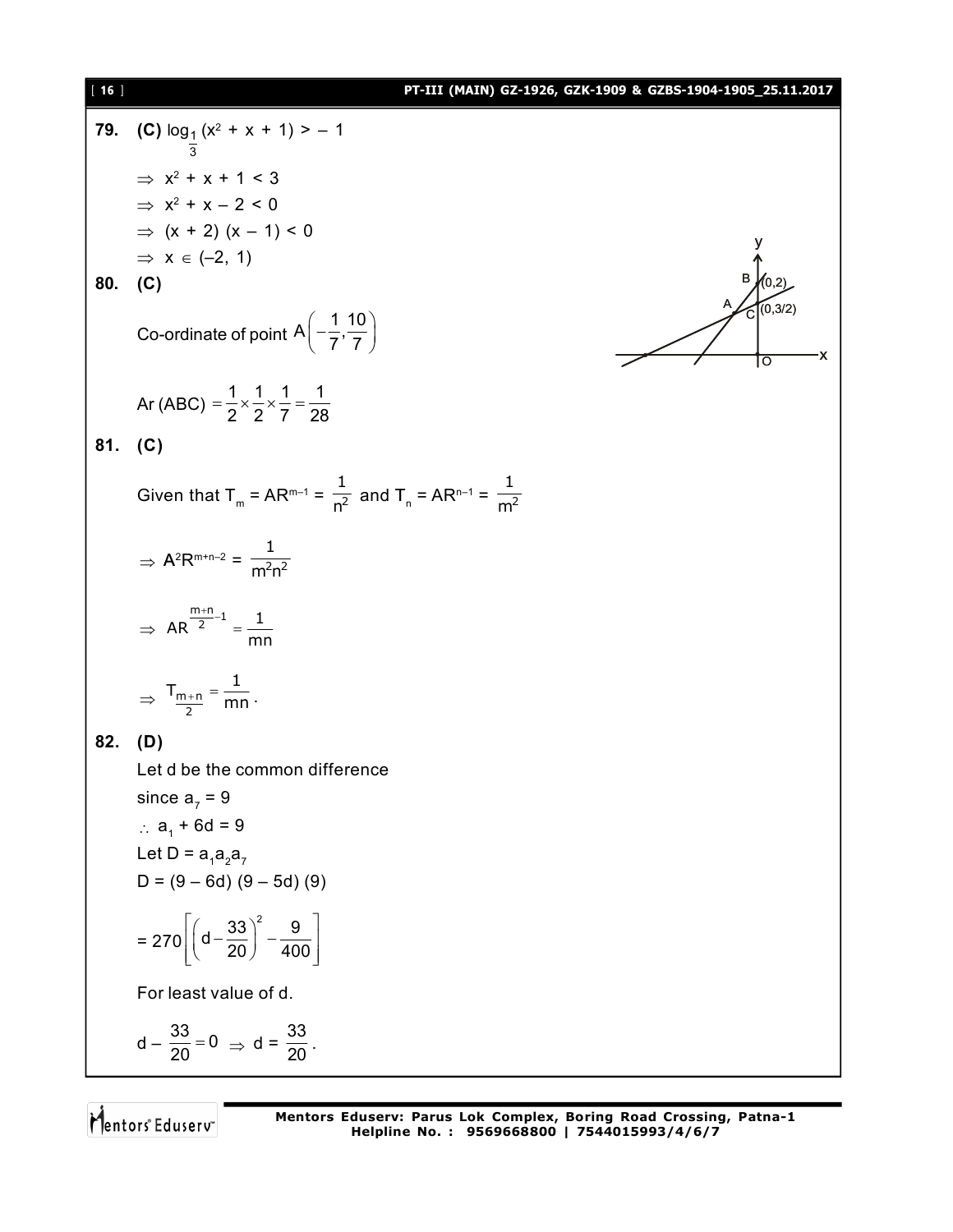### **PT-III (MAIN) GZ-1926, GZK-1909 & GZBS-1904-1905\_25.11.2017** [ **17** ]

```
83. (B)
         A.M \ge G.M1
          \frac{a+b+c}{2} \geq (abc)<sup>\frac{1}{3}</sup>
               3
             \frac{+b+c}{2} ≥ (abc)<sup>3</sup>; for (a, b, c > 0)
          \Rightarrow1
               a + b + c \geq 3(abc)<sup>3</sup>
         but given ab^2c^3, a^2b^3c^4, a^3b^4c^5 are in A.P
         Hence 2abc = 1 + a<sup>2</sup>b<sup>2</sup>c<sup>2</sup> \Rightarrow (abc – 1)<sup>2</sup> = 0 \Rightarrow abc = 1
         hence minimum value of
                                     1 1
          a + b + c = 3(abc)^3 = 3.(1)^3 = 384. (A)
         The given expression is
         1 + 2sin 3x sin 2x + \frac{1-\cos 4x}{2} + \frac{1-\cos 6x}{2}2 2
            +2sin3xsin2x + \frac{1-\cos 4x}{2} + \frac{1-6x}{2}\Rightarrow 1+2sin3xsin2x + sin<sup>2</sup> 2x + sin<sup>2</sup> 3x
          \Rightarrow 1 + \left( sin 2x + sin 3x\right)^2Thus least value is 1
85. (A)
         \cos^2 x = \sin x \tan x \Rightarrow \cos^3 x = \sin^2 x\Rightarrowcot<sup>3</sup> x = cosecx \Rightarrow cot<sup>6</sup> x = cosec<sup>2</sup>x \Rightarrow cot<sup>6</sup> x - cot<sup>2</sup> x = 1
86. (A)
         -5 \leq 3 \sin x - 4 \cos x \leq 5log_{20} 10 \le log_{20} (3\sin x - 4\cos x + 15) \le log_{20} 2087. (C)
         a^{12}r^{66} = 8^{2014} = 2^{6042}\therefore a<sup>2</sup> r<sup>11</sup> = 2<sup>1007</sup>
         Let a = 2^{\alpha}, r = 2^{\beta}then 2\alpha + 11\beta = 1007\Rightarrow (\alpha, \beta) = (498,1),(487,3),(476,5),...(3,91) i.e. 46 pairs.
```
Mentors Eduserv